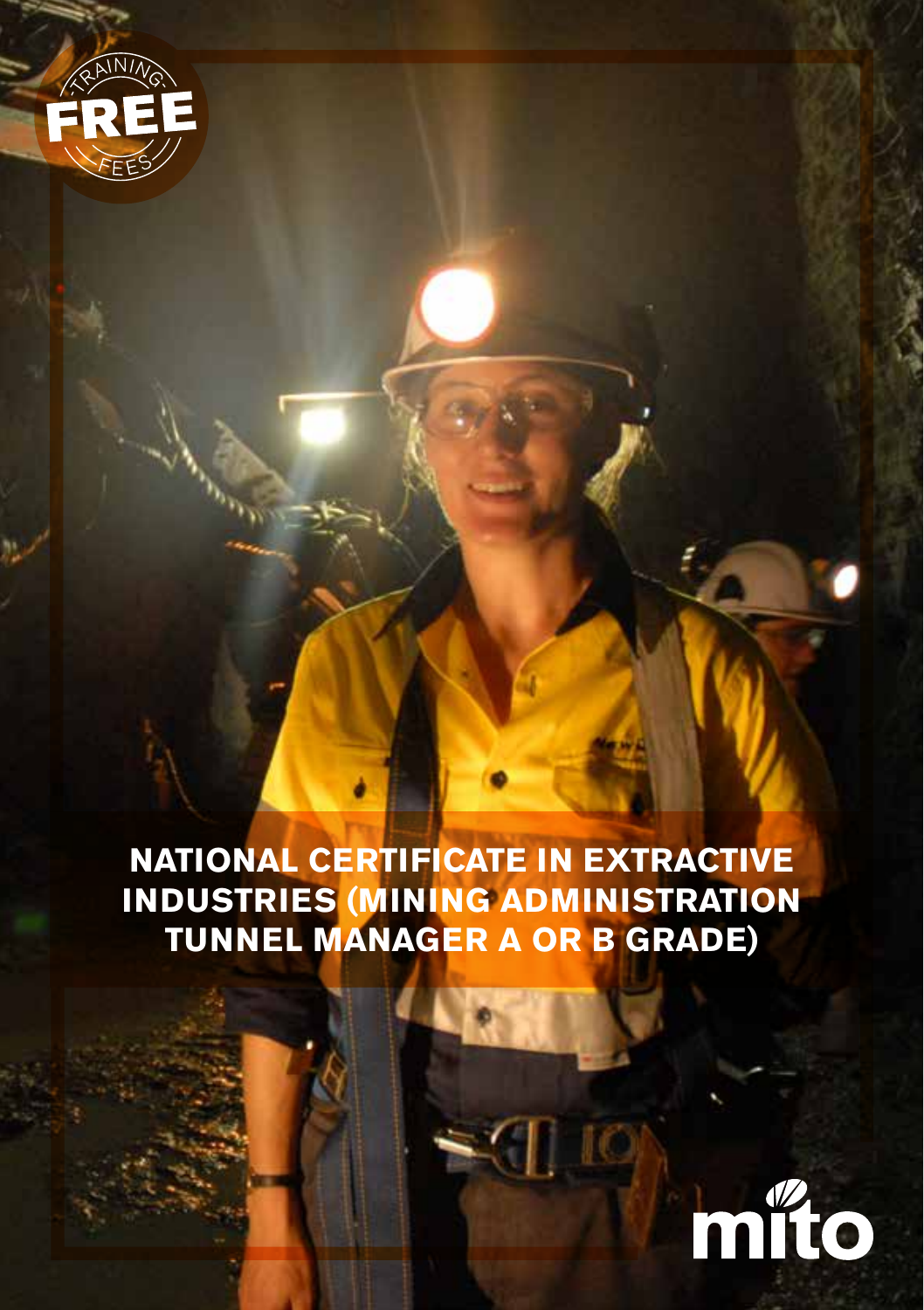MITO's Mining Administration Tunnel Manager (A and B Grade) programmes are designed for first line or site managers who would like to gain certification as opencast coal mine managers or quarry managers.

### Gain a National Qualification

This Level 5 and 6 programme is expected to take 16 to 24 months\* to complete.

This flexible programme will allow training to take place within a variety of mining and quarrying environments. The training programme includes a mix of practical training and assessment, undertaken in the workplace, and theory learning and assessment, allowing you to complete theory elements of the programme at your own pace.

You may complete one or both of the following qualifications:

- The National Certificate in Extractive Industries (Mining Administration B Grade Tunnel Manager) (Level 5) which is a prerequisite for the A Grade qualification
- The Level 6 National Certificate in Extractive Industries (Mining Administration) with a strand in A Grade Tunnel Manager.

## Programme Outline

The National Certificate in Extractive Industries (Mining Administration B Grade Tunnel Manager) (Level 5) covers:

- Regulatory requirements
- Safety checks and plans
- Site construction and maintenance
- Extraction sites
- Environmental impacts.

The optional strand in Coal Mine Deputy covers:

- Problem solving
- Underground extraction theory.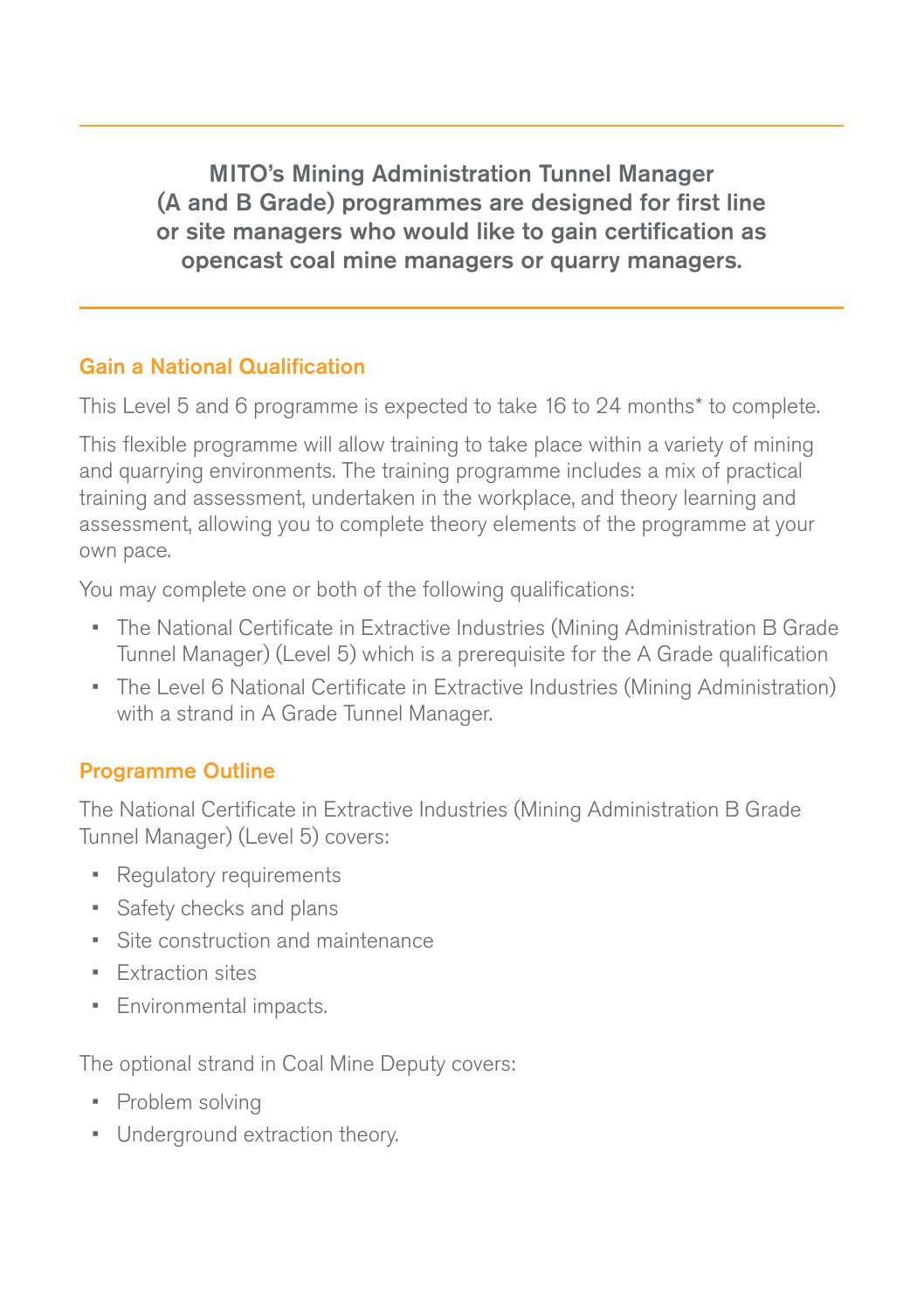Upon gaining the B Grade qualification, you may complete the Level 6 National Certificate in Extractive Industries (Mining Administration) with a strand in A Grade Tunnel Manager which covers:

- Extractive site management
- Designing, analysing and evaluating underground mine operations.

Both qualifications include optional First Aid unit standards.

#### Entry Requirements

You must be employed full-time in the mining and quarrying industry in a role which enables you to meet the outcomes of the qualifications.

\*The last date of assessment is 31 December 2023. This means that all requirements of this training programme must be met by this date in order for the qualification to be awarded.

#### Programme Fee

There is no training fee for the A and B Grade programmes until 31 December 2022.